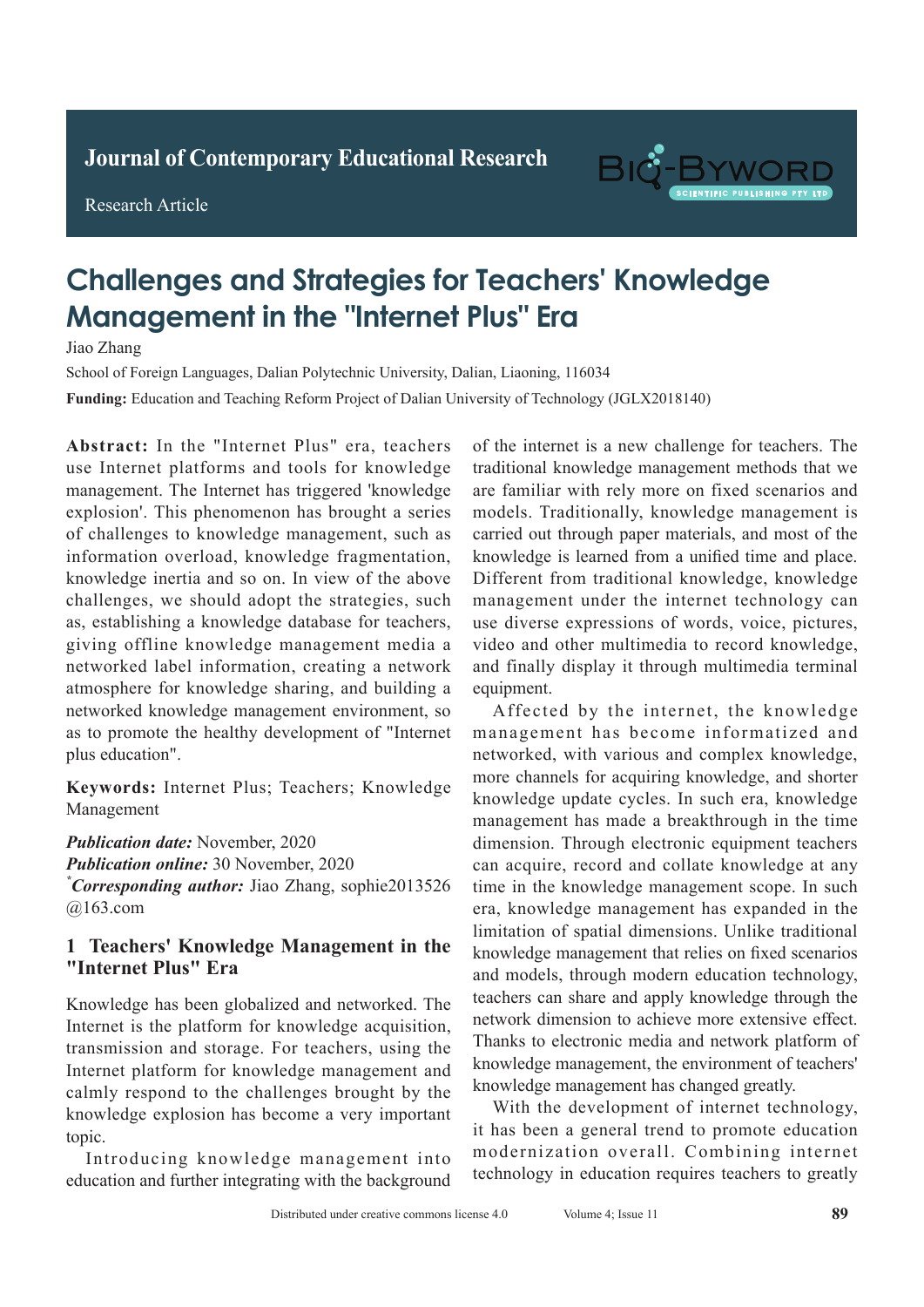improve their knowledge innovation capabilities. It has been an urgent problem for teachers to solve those challenges in the modern internet era by effectively using modern educational technology to knowledge management.

## **2 Challenges for Teachers' Knowledge Management in the "Internet Plus" Era**

## **2.1 Information Overload**

The original growth rate of information has been greatly accelerated. Information knowledge is in the state of explosive growth, which leads to the problems of poor quality, large quantity and low value of information, and information overload has appeared. In the process of applying or processing knowledge, too much information has exceeded the personal ability to deal with information effectively. Teacher's analytical decision-making ability will become lower and there will be an invisible sense of oppression.

The Internet provides teachers with a large number of widely distributed and various forms of information resources. When teachers searching online, they may find it difficult to quickly find the information they need ,because of incorrect search strategies and other reasons. At the same time, teachers will work hard to find the most comprehensive information, spend a lot of time identifying and screening to make correct decisions and judgments, but this will consume more time and energy, and will greatly reduce work efficiency.

## **2.2 Knowledge Fragmentation**

Knowledge has been huge and infinite. The fragmentation of knowledge allows people to learn anytime and anywhere without being restricted by time and place like traditional models. However, at the meanwhile, knowledge fragmentation tends to simplify complex things and ignore the relationship between itself and other things, resulting in the fragmentation of knowledge structure.

Although the fragmentation of knowledge allows teachers to acquire many different aspects of knowledge, it is difficult for teachers to know who puts forward their views on what issues under what circumstances, and it is difficult to obtain contextual information. After some time, teachers are faced with the difficulty of forming a knowledge network

even if fragmented knowledge expands the breadth of knowledge. The fragmentation of knowledge structure and the difficulty of forming knowledge network are the urgent problems in Teachers' knowledge management.

## **2.3 Knowledge Inertia**

We obtain a large amount of knowledge from multiple channels, which are mainly divided into inert knowledge and active knowledge. Among them, inert knowledge refers to general knowledge that has been acquired and stored in the brain, but cannot be deeply understood and used, only roughly understood. Knowledge inertia reduces the efficiency of knowledge innovation and knowledge application of teachers and students.

In the environment of information explosion in internet era, teachers and students are faced with the limitation of accepting fragmented knowledge. Most people have been accustomed to accept the knowledge that can not be correctly extracted and used to solve practical problems in practice, even have lost the ability to actively explore the knowledge structure. Under such circumstances, teachers are faced with the problem of correctly guiding students to find the internal relationship of knowledge, forming the networking, programming and conditionalization of knowledge, transforming a large amount of inert knowledge into active knowledge.

# **3 Strategies for Teachers' Knowledge Management in the "Internet Plus" Era**

## **3.1 Establishing a Knowledge Database for Teachers**

Classifying knowledge is the first step of teachers' knowledge management. Teachers' knowledge management can be carried out by establishing a retrieval information catalog for relevant knowledge according to the subject, or by subdividing knowledge application approaches according to the classification of disciplines. After inquiring and downloading the required network resources from the Internet platforms, teachers should establish classification rules to sort and classify unified document resources, and develop the habit of classified storage. While categorizing documents, teachers should also continuously improve and enrich the information of this category through related searches, and finally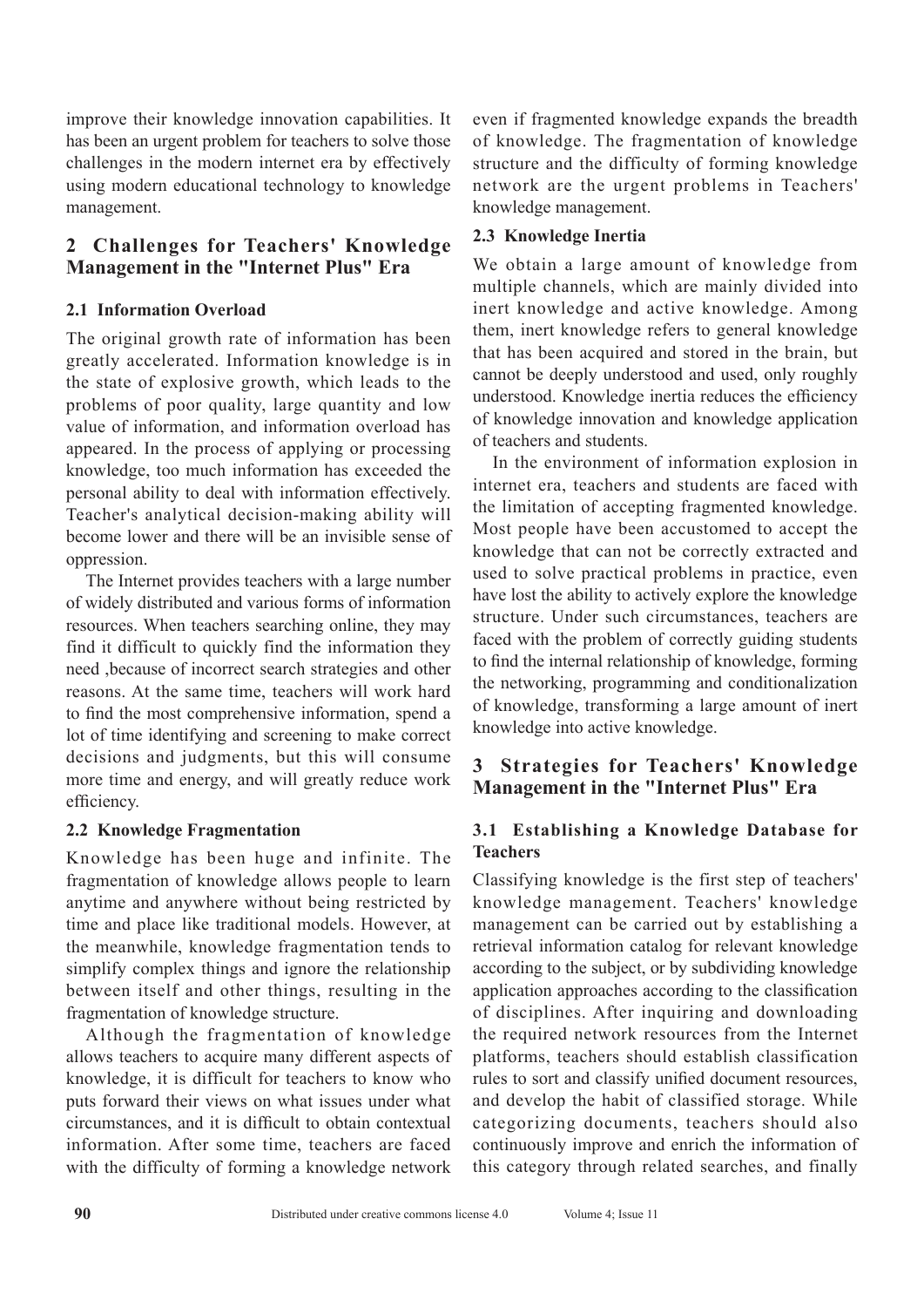internalize the processed information into their own knowledge. In the project of classifying knowledge, teachers can analyze the knowledge structure and build a knowledge network, thereby effectively avoiding the many drawbacks of information overload and knowledge fragmentation.

The Internet has changed the way of people to obtain more information greatly. When acquiring much information that is different from traditional knowledge acquisition methods, knowledge becomes unstructured. Teachers should develop their own ability to select, identify, classify and integrate these massive amounts of information according to their real needs, so as to form their own knowledge system under the current situation of scattered knowledge. A variety of knowledge management tools have emerged, such as Wiki, mind mapping, mobile version, PC version, electronic documents and other knowledge management tools. It is convenient to use these knowledge management tools to achieve knowledge management. Establishing a database of teacher knowledge to form an informatization framework for knowledge management. The storage of classification knowledge can improve the use efficiency of classification knowledge. In addition, it can help teachers quickly extract relevant information from a large amount of knowledge, saving teachers time and energy. An effective way to improve the efficiency of knowledge use when implementing the classification and storage of knowledge. In addition, the knowledge classification storage can also help teachers find the information they want in the massive knowledge, which saves teachers' time and energy to a certain extent.

## **3.2 Giving Offline Knowledge Management Media a Networked Label Information**

The media of offline knowledge management are usually teachers' bookshelves, bookcases or study rooms. These traditional media have very limited storage capacity and have certain requirements for the actual environment. In the "Internet Plus" era, teachers can assign these traditional offline knowledge management media to the networked label information, and at the same time can input part of the paper materials into the computer, and process the knowledge text informationally to ensure and enhance the long-term and security of offline knowledge management.

Under the framework of knowledge offline management, knowledge can be easily inquired and summarized into the future knowledge management framework. Compared with traditional offline knowledge management media, information-based knowledge carriers have great advantages in storage space, and are easy to backup, transfer and rearrange.

#### **3.3 Creating a Network Atmosphere for Knowledge Sharing**

In the traditional mode of knowledge management, sharing and dissemination of knowledge are limited to a specific time and space and specific groups of people. The main forms of knowledge dissemination and sharing are public classes, training and learning, meetings and so on. What's more, famous teachers' classroom videos can be shared to the main platform for teachers and students around the world to learn from; on the other hand, teachers could share experience and views on education from their teaching career, such as: educational thinking, experience summary. There are many online platforms, such as WeChat, MOOC, Baidu Disk, Weibo, and so on. One of the most important of knowledge management is knowledge sharing. In this sharing process, teachers can deepen the processing of knowledge, and strengthen the dissemination and sharing of knowledge. Teachers can share unlimited knowledge through the network platform, and enhance the sharing effect of knowledge management. Finally, this can also create a knowledge-sharing atmosphere of online learning, from which teachers can draw useful comments on them, and further promote the progress of management of teachers' professional knowledge.

## **3.4 Building a Networked Knowledge Management Environment**

Many standardized software platforms for acquiring and managing knowledge have been perfectly designed to effectively meet teachers' knowledge management requirements, especially information push, evaluation, classification and other functions. Some software has been perfected, such as WeChat, Weibo, and so on. Teachers should conduct more open learning and knowledge management, have updated ideas, concepts and technologies to cope with the development of future education. In this process, network information technology is essential. Teachers should improve themselves, adapt to the